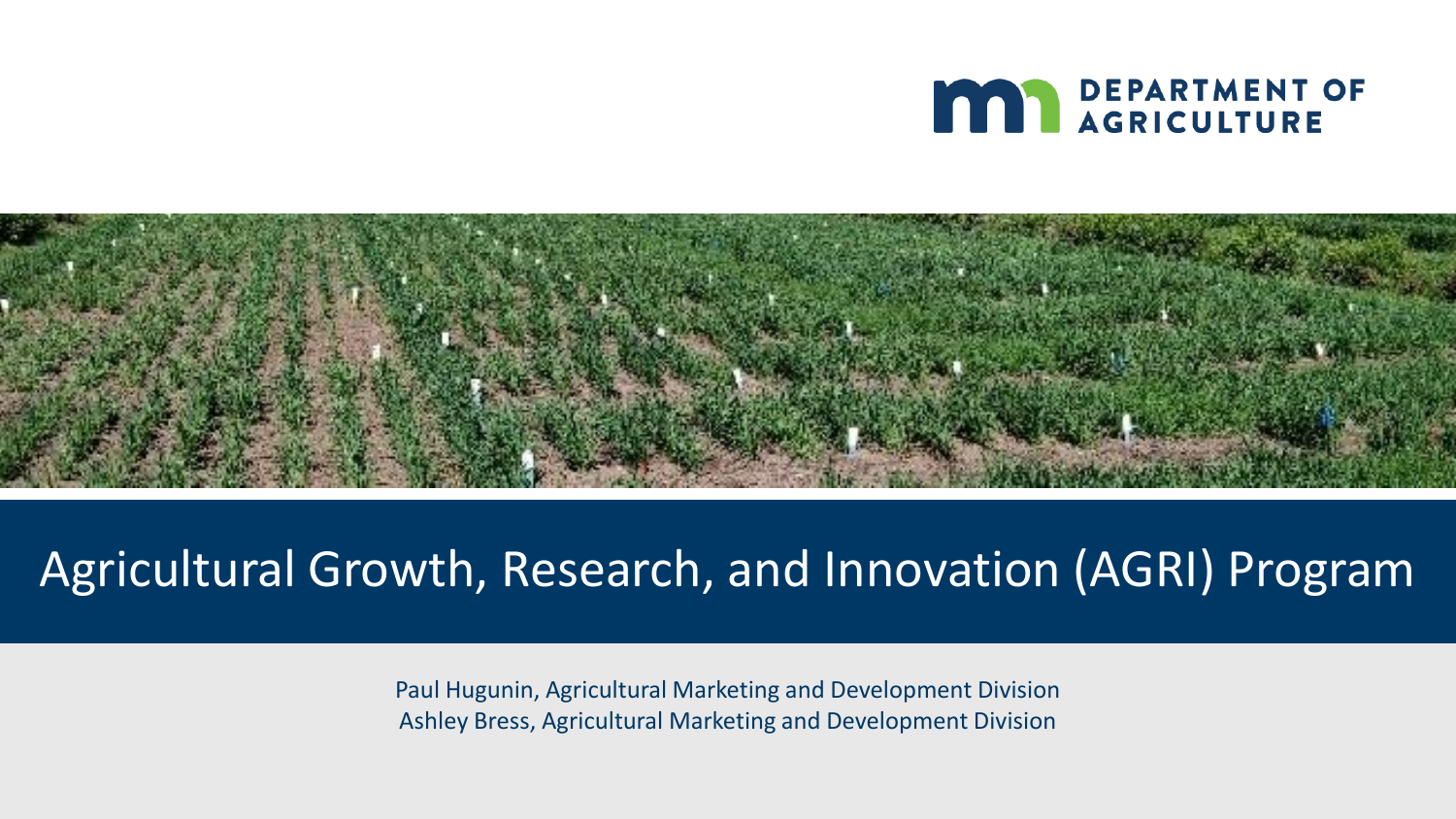#### Appropriations

AGRI Appropriations



**Total Appropriation**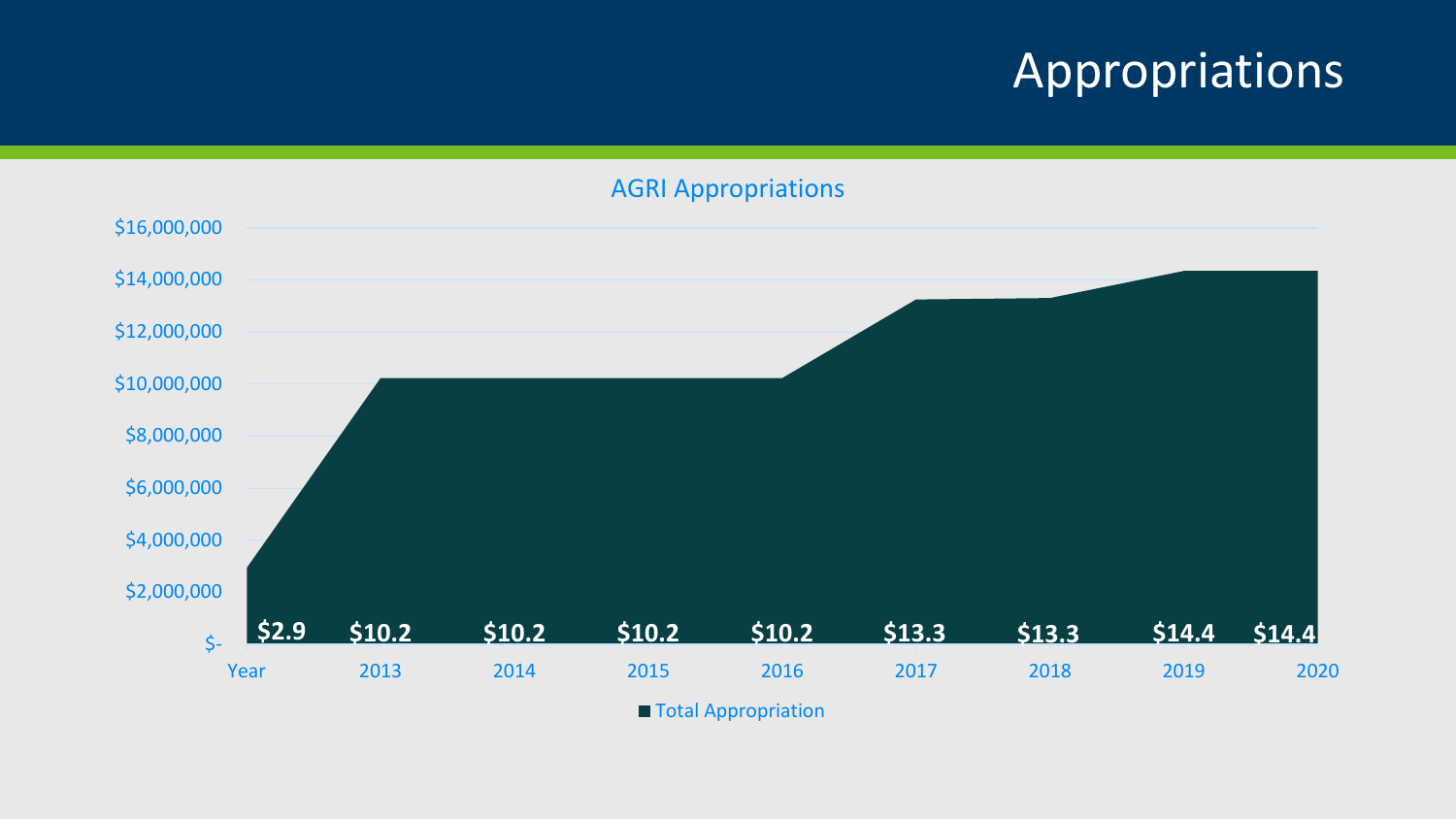#### AGRI Programs

Livestock Investment Grants

Value-Added Grants

Farm to School Grants

Crop Research Grants

Minnesota Pavilions

Tradeshow and Demo Support

Sustainable Agriculture Demonstration **Grants** 

Bioincentive Payments

Good Agricultural Practices (GAP) Cost-Share

Farm Business Management **Scholarships** 

County Fair Grants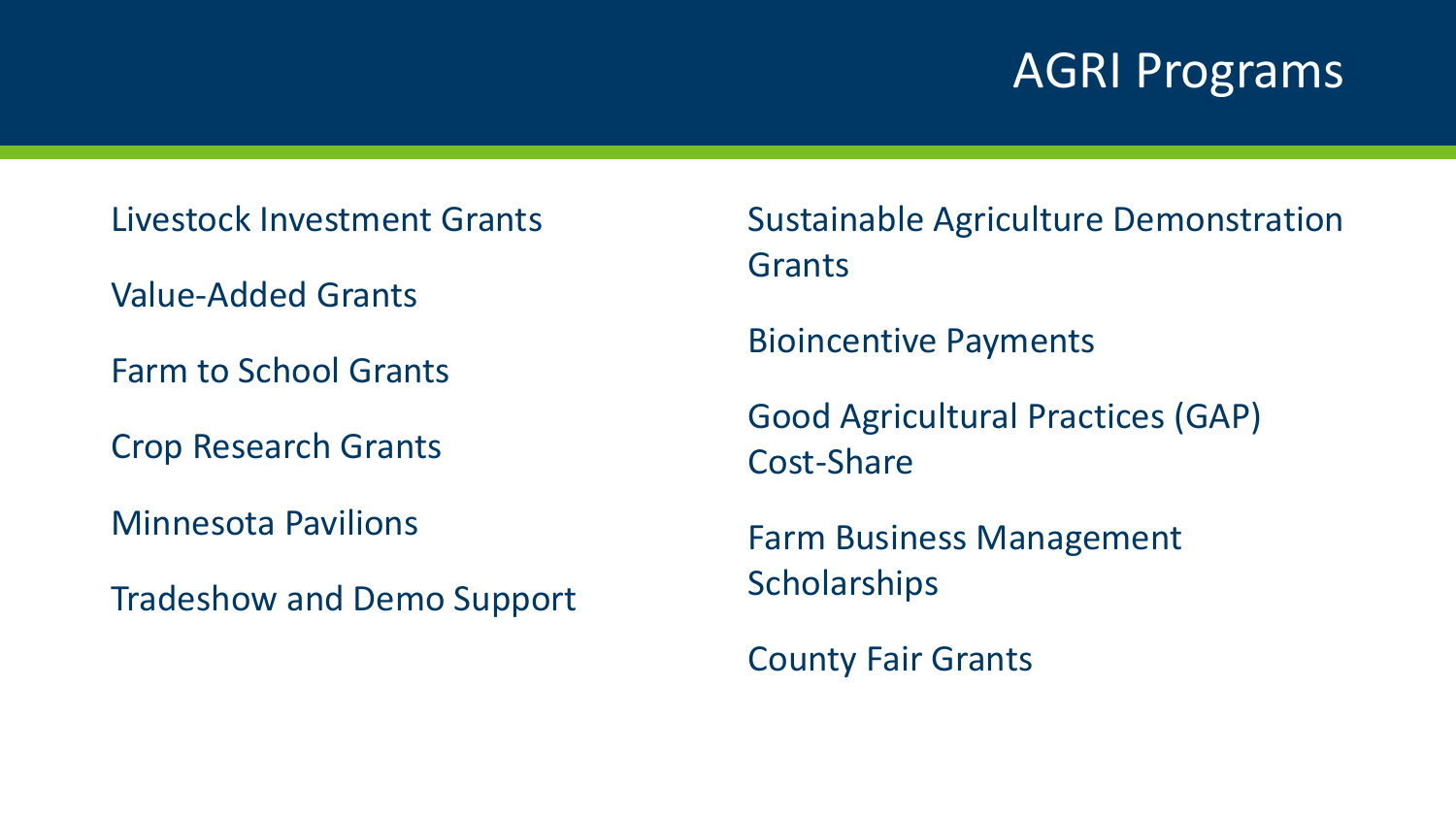#### 2018-2019 Biennium New/Special Programs

Large Value-Added Grants (FY 2018 and FY 2019, \$2 million)

Urban Agriculture Grants (FY 2018 and 2019, \$250,000)

Good Food Access Program (GFAP) Grants (FY 2018 and 2019, \$250,000)

Minnesota Biofuel Infrastructure Partnership Grants (FY 2018, \$1.2 million, and FY 2019, \$169,000)

Biofuel Blending Infrastructure Grant (FY 2019, \$380,000)

Bioenergy/Biochemical Pilot Project Grant (FY 2019, \$150,000)

Dairy Farm Improvement Grants (FY 2019, \$750,000)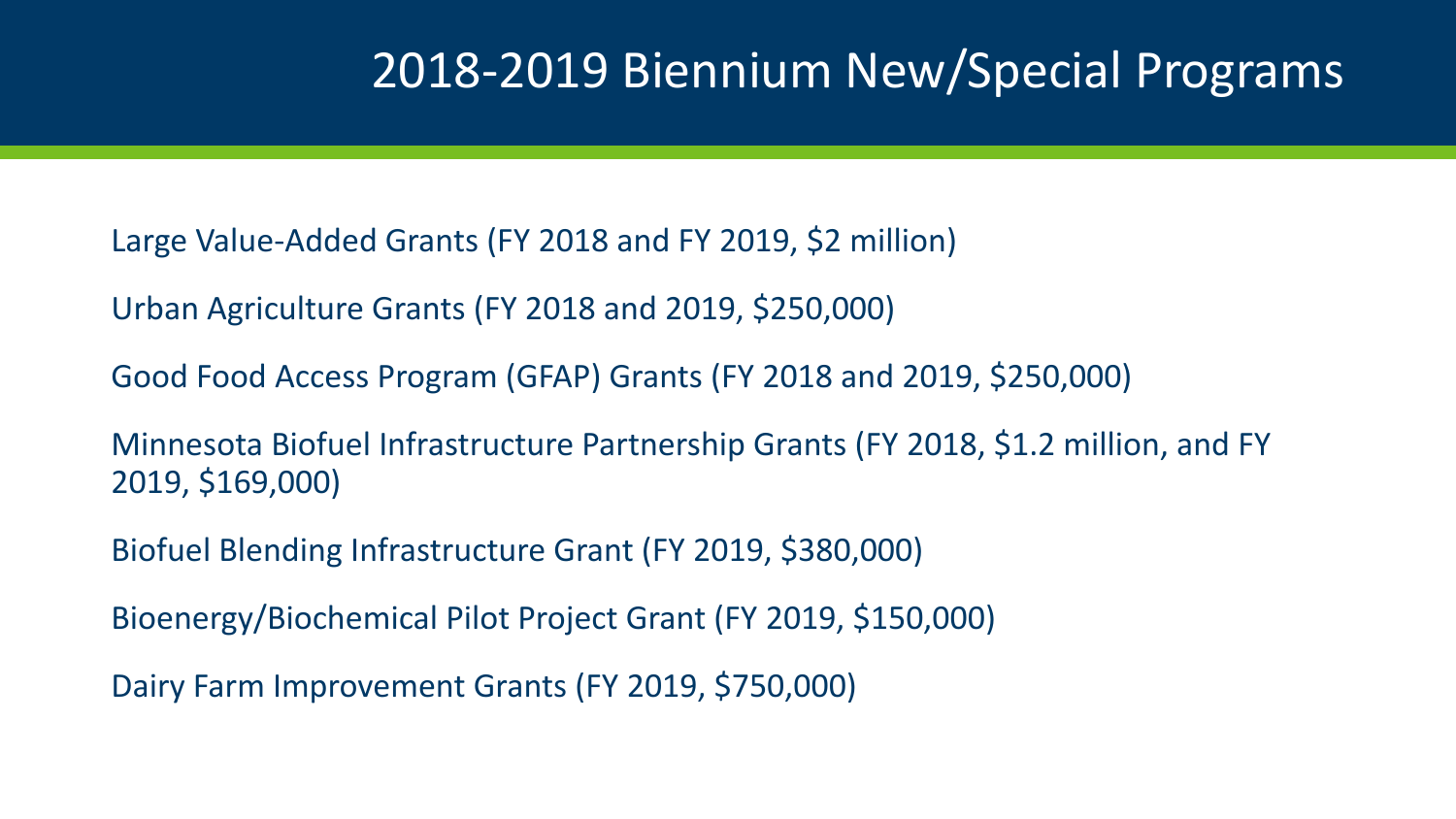## Prescribed Spending

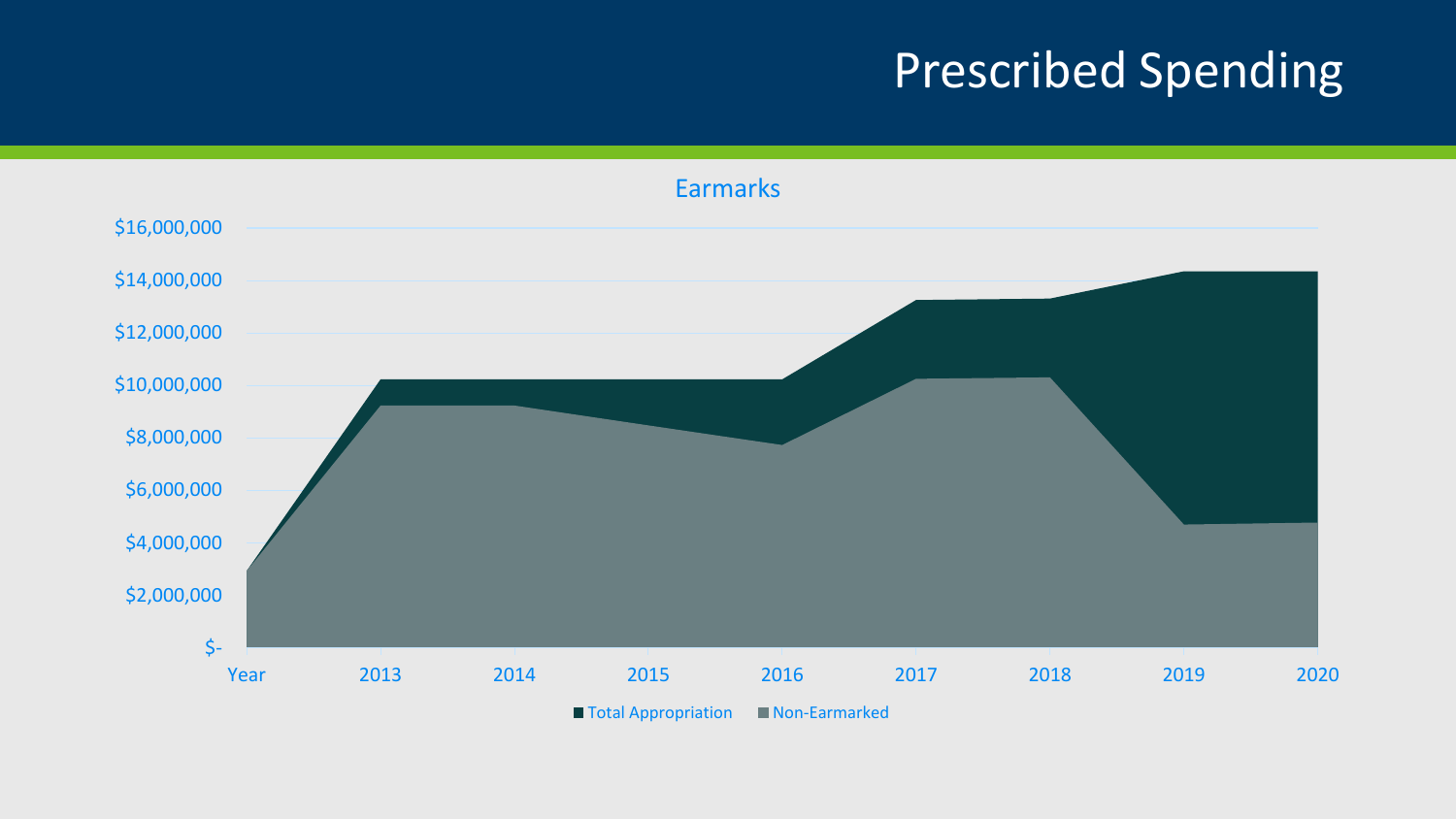### 2020 – 2021 Biennium Budget

#### **Appropriation: \$14.35 million/year**

Earmarks:

\$5 million: DAIRI in year 1, Soybean in year 2 \$2.5 million: Bioincentive Payments \$1 million: County Fair Grants \$400k: Farm to School Grants \$300k: Urban Agriculture Grants \$300k: Good Food Access Grants \$75k: Minnesota Turf Seed Council \$75k: Greater Mankato Growth (year 1 only)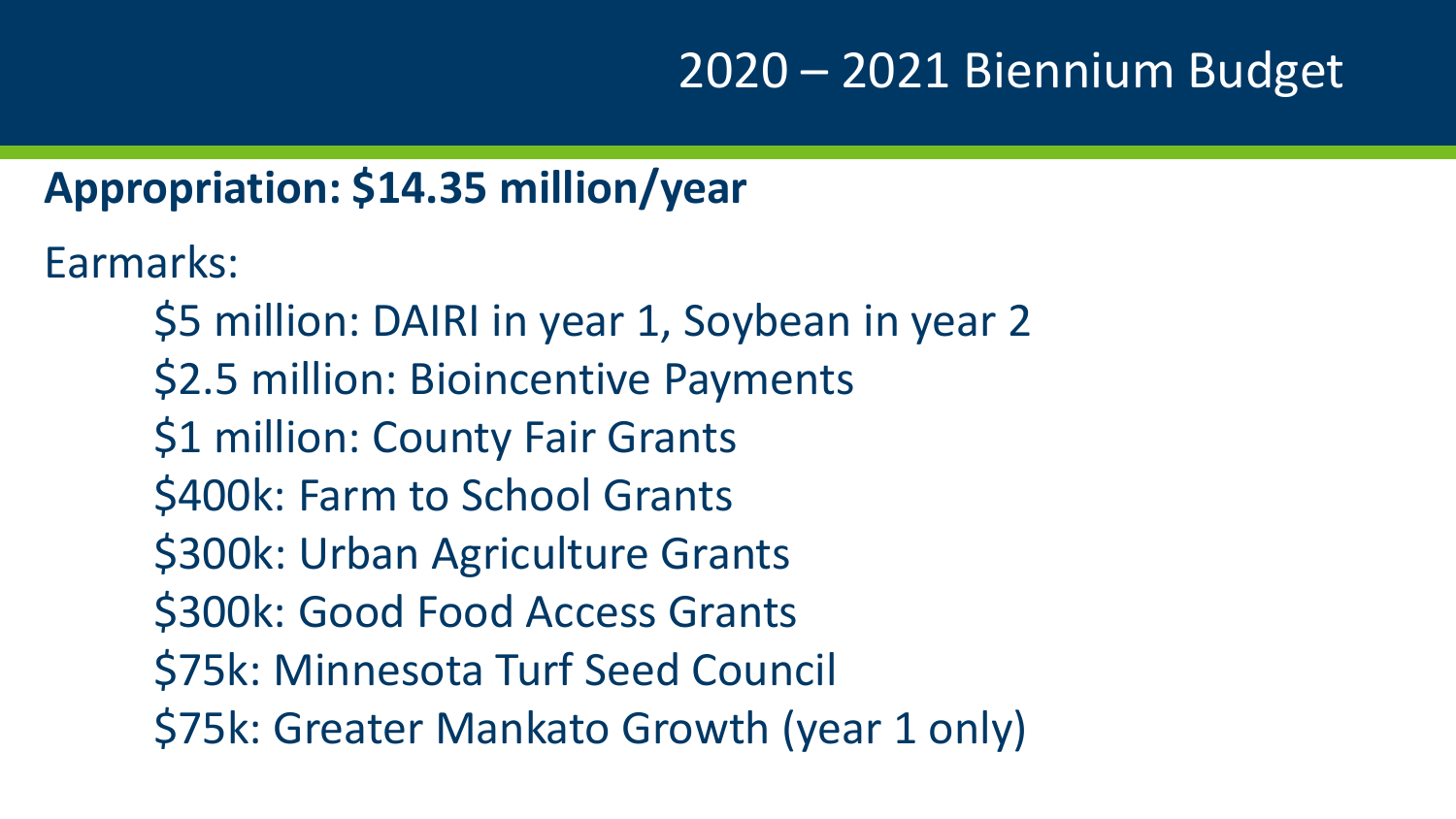### 2020 – 2021 Biennium Budget

## **\$14.35 million -- \$9.65 million in earmarks \$4.7 million available for everything else** Livestock Investment Grants Value-Added Grants Crop Research Grants Sustainable Ag Demo Grants

Administrative Costs

FBM Scholarships New Market Development GAP Cost-Share Biofuels Infrastructure Grants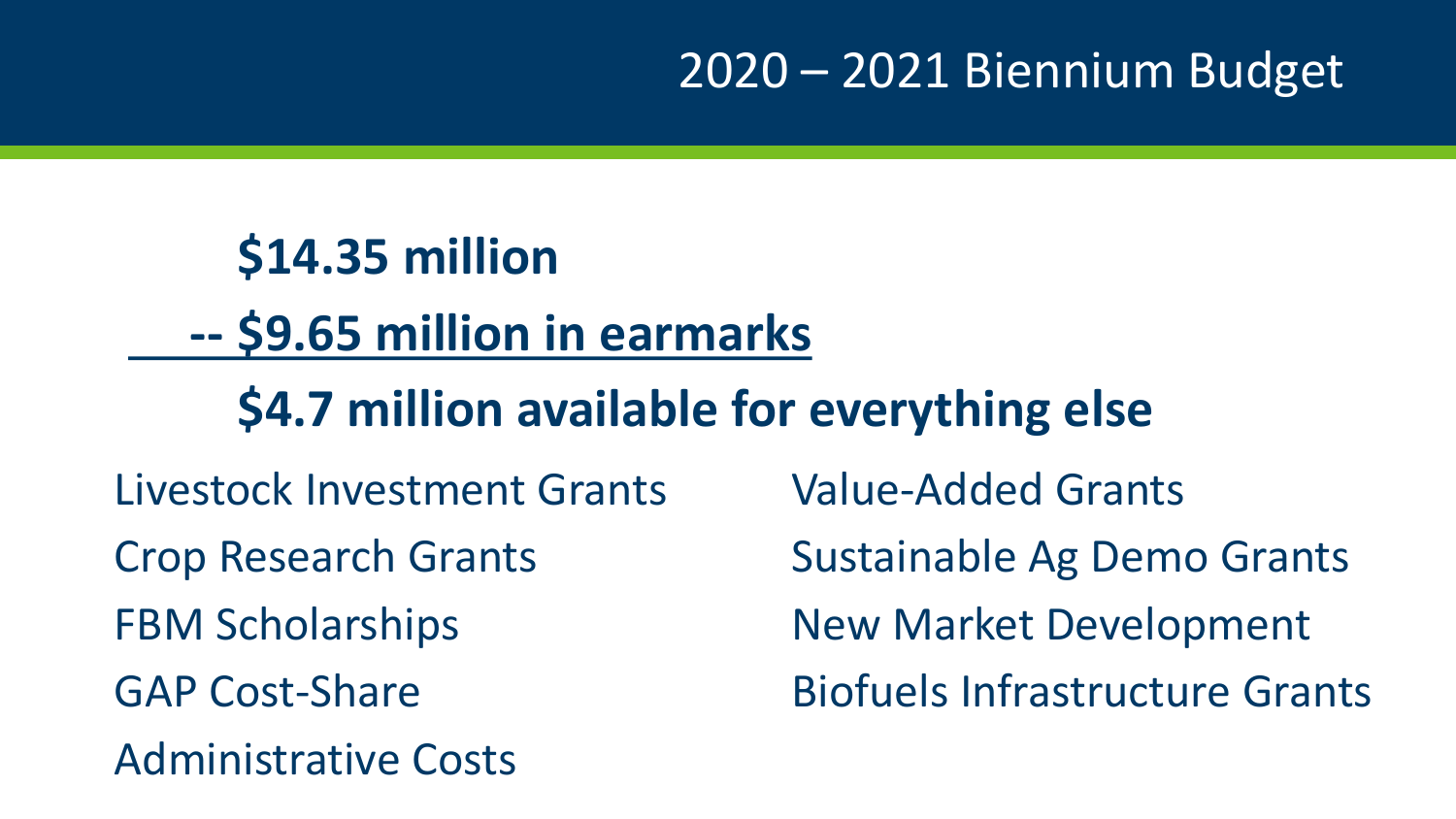#### FY 2020 Update

**Awarded:** Crop Research, Sustainable Ag Demo, Farm to School, Urban Agriculture, Bioincentive Payments, FBM Scholarships, County Fairs, and DAIRI

**Under Review:** GFAP Equipment/Physical Improvement and Technical Assistance, Value-Added, and Livestock Investment

**Accepting Applications:** Milk Coolers, Tradeshow and Demo Support, and GAP Cost-Share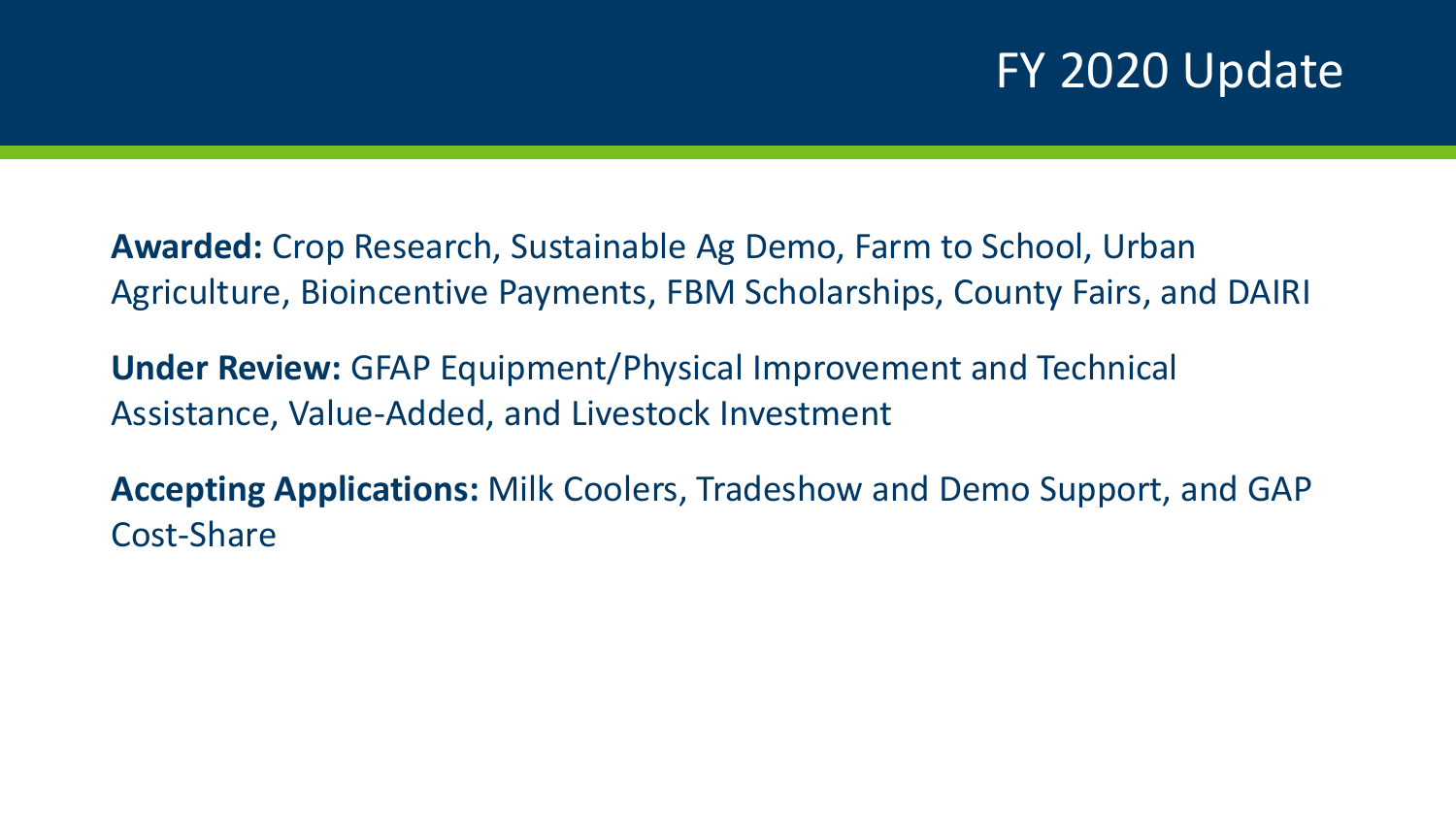#### App Review, Evaluation & Monitoring

- External evaluations
- Office of Grants Management guidelines
- Site visits for projects over \$25,000
- Reimbursement basis for most projects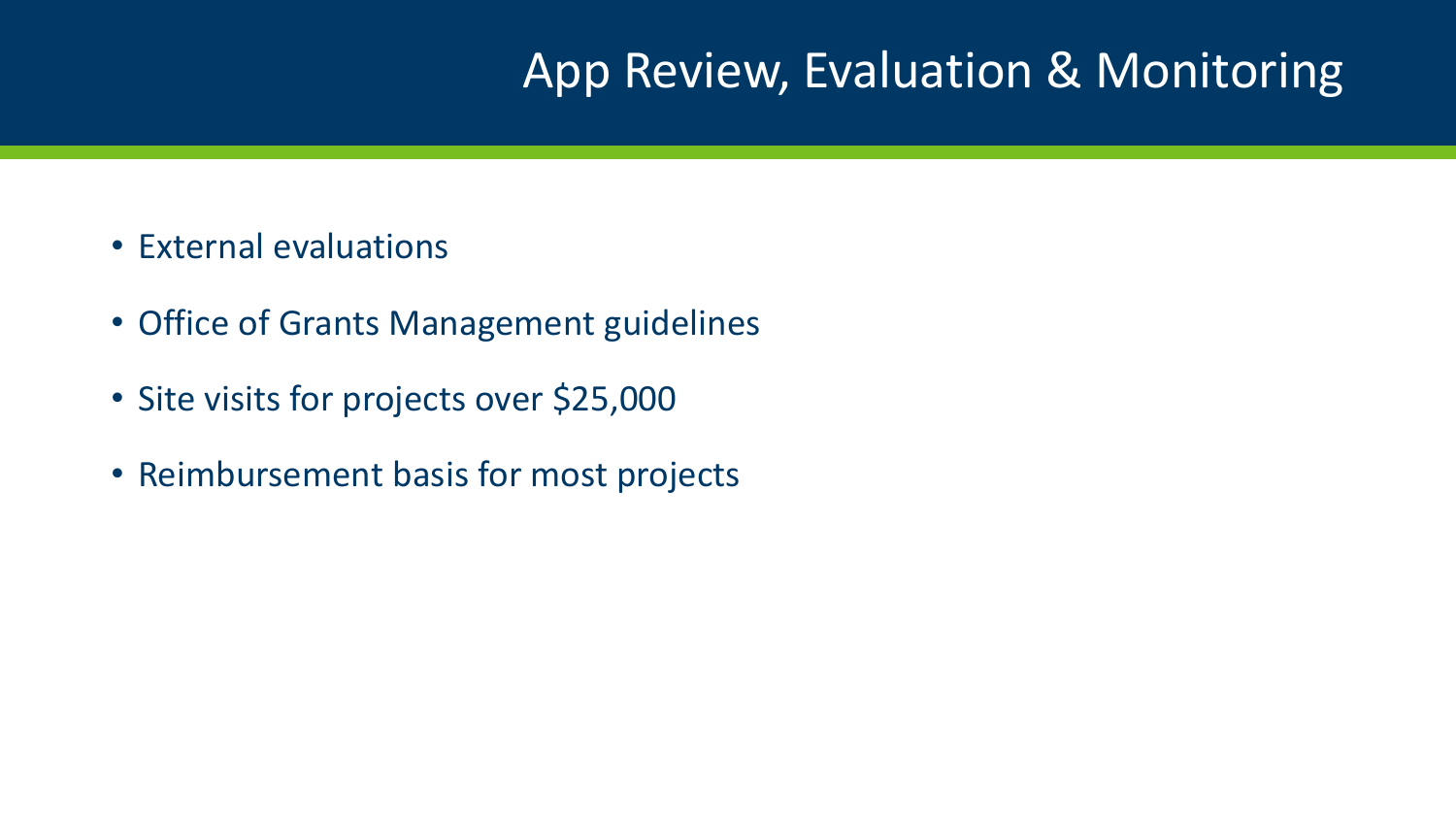#### Value-Added Grant Overview

Helps businesses, including meat processors, purchase equipment in order to create, upgrade, and modernize, and thereby increasing usage of Minnesota grown/raised products

- Annual Allocation: >\$2 million (\$1 million in 2020 and 2021)
- Award Range: \$1,000 \$150,000 or \$199,999
- Match Requirement: 75%
- 2020 Request: \$3.2 million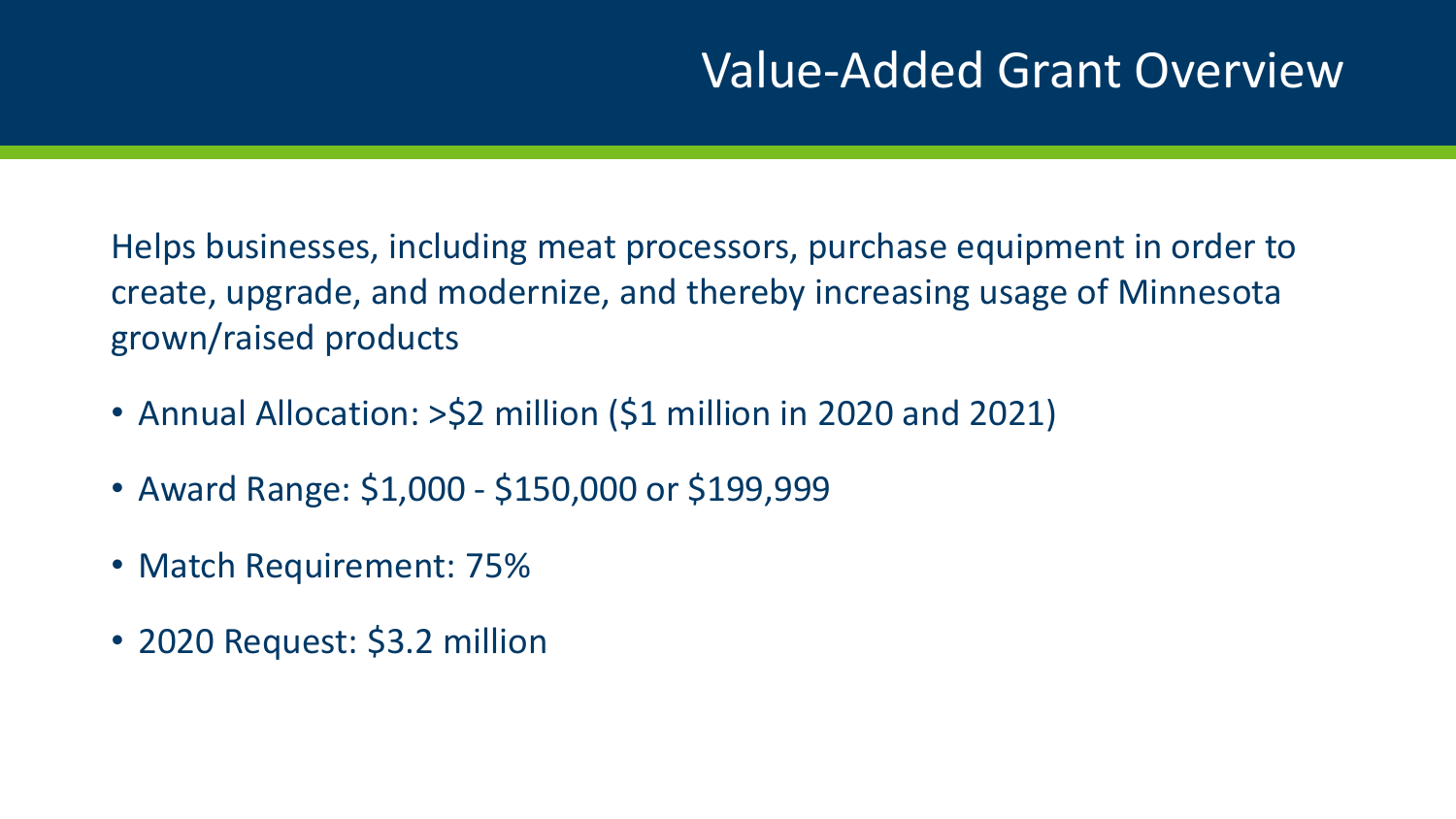#### Value-Added Grant Recipient

## TFC Poultry, Darrin Froemming Ashby, Minnesota

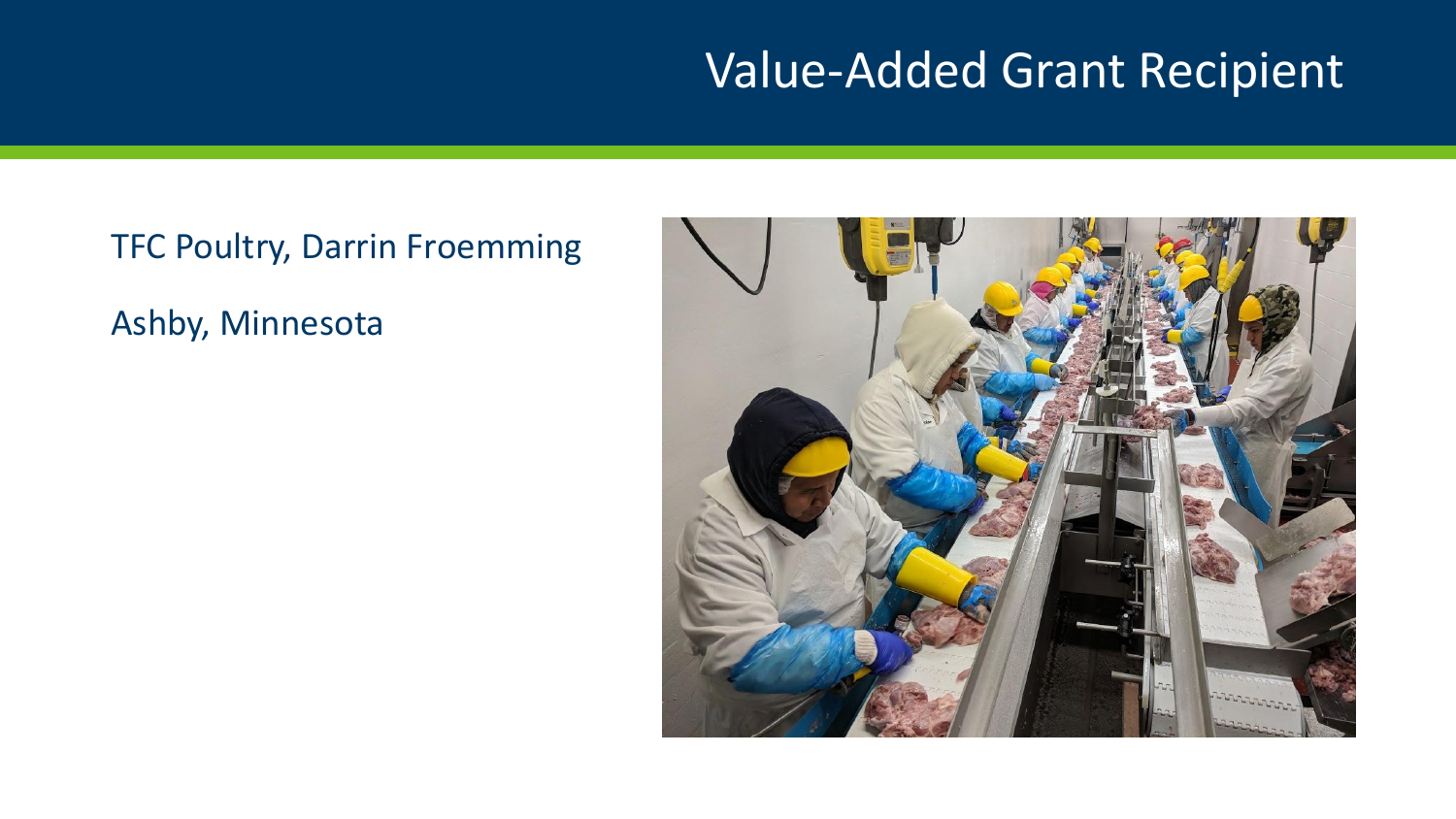#### New Market Programs

Helps small- to medium-sized food businesses and value-added agriculture producers explore new markets and expand their market reach through Tradeshow and Demo Cost-Share and Minnesota Pavilions

- Annual Allocation: \$400,000 (\$310,000-\$340,000 in 2020 and 2021)
- Maximum Tradeshow Support Annual Award: \$4,000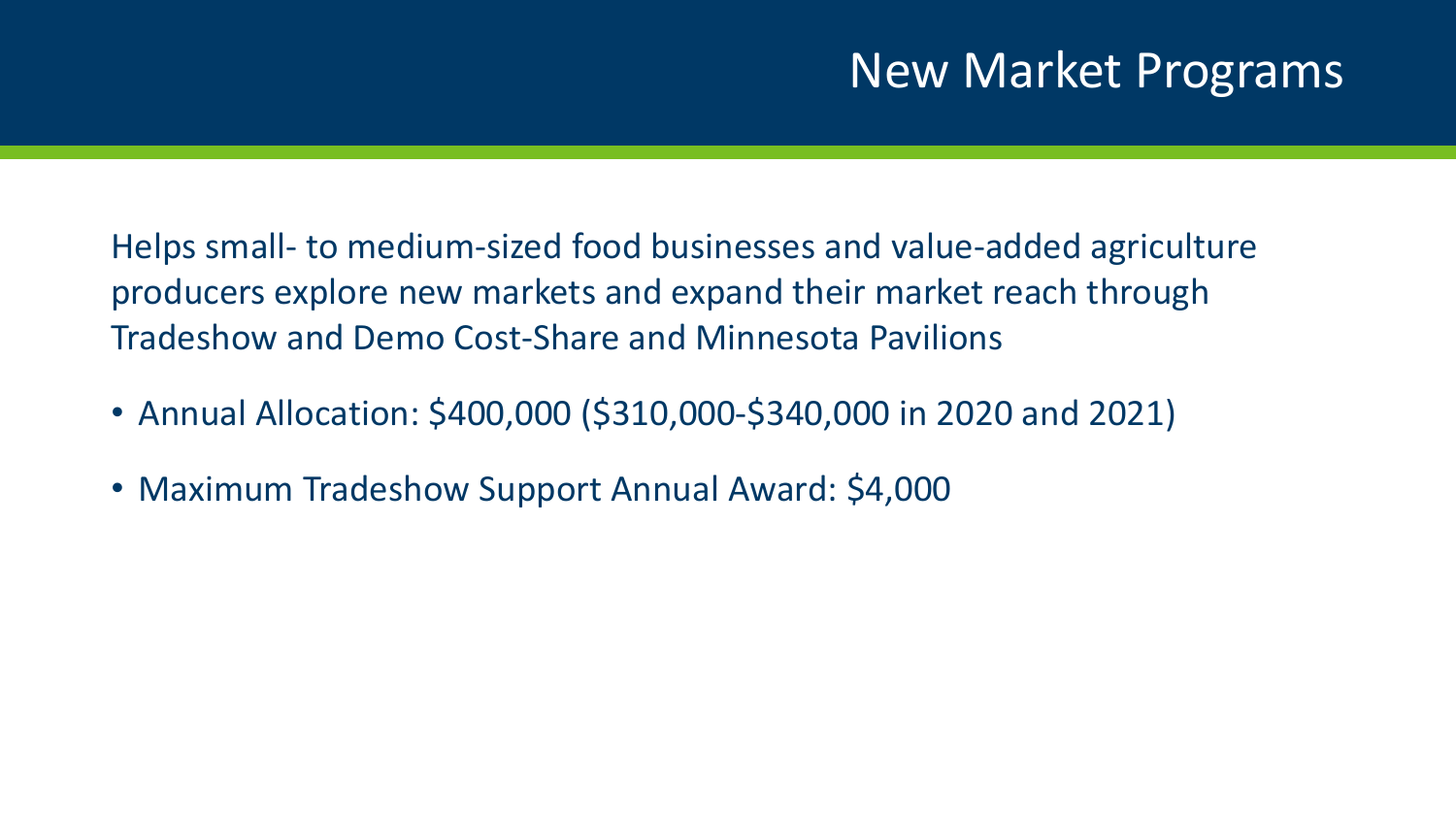#### Value-Added Grant Recipient, Tradeshow and Demo Support Program Participant

CannonBelles Cheese, Deeann Lufkin Cannon Falls, Minnesota

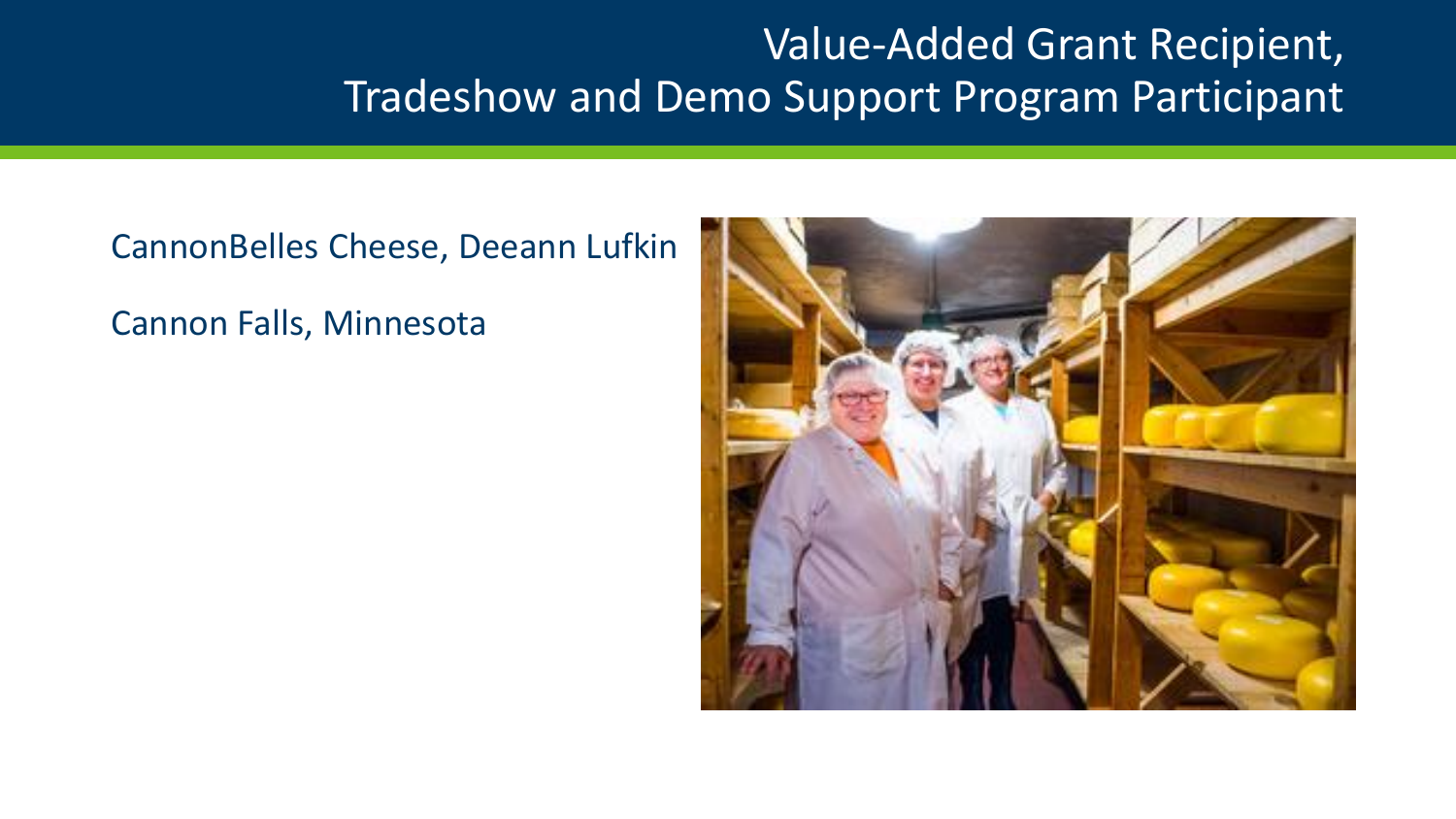#### Livestock Investment Grant

Assists livestock operations initiate and expand livestock production and processing; created through Minn. Stat. 17.118

- Annual Allocation: >\$2 million (\$768k in 2020)
- Award Range: \$1,000 \$25,000
- Match Requirement: 90%
- 2020 Request: \$2.5 million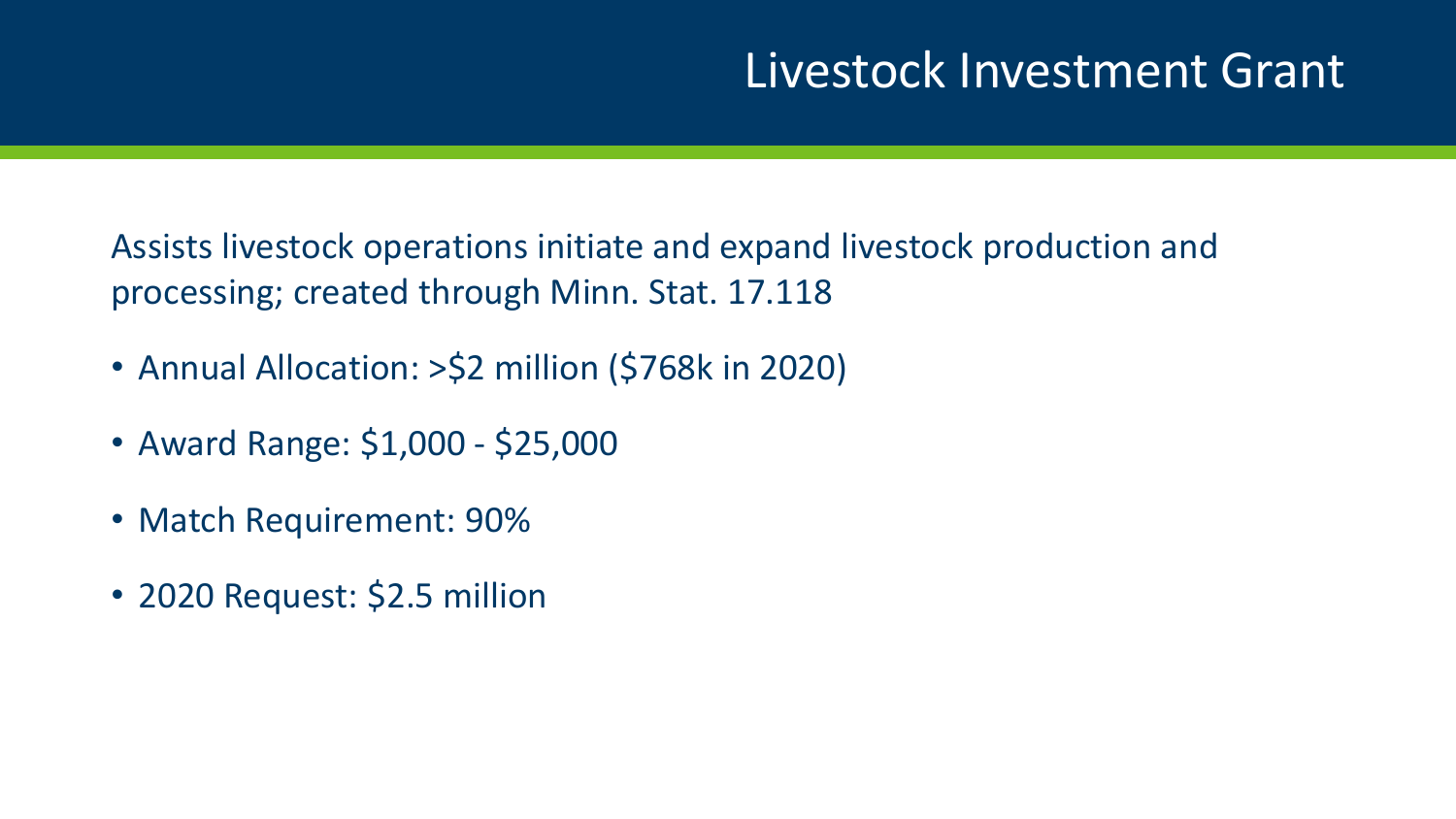#### Livestock Investment Grant Recipient

#### Andrew Miron

#### Hugo, Minnesota